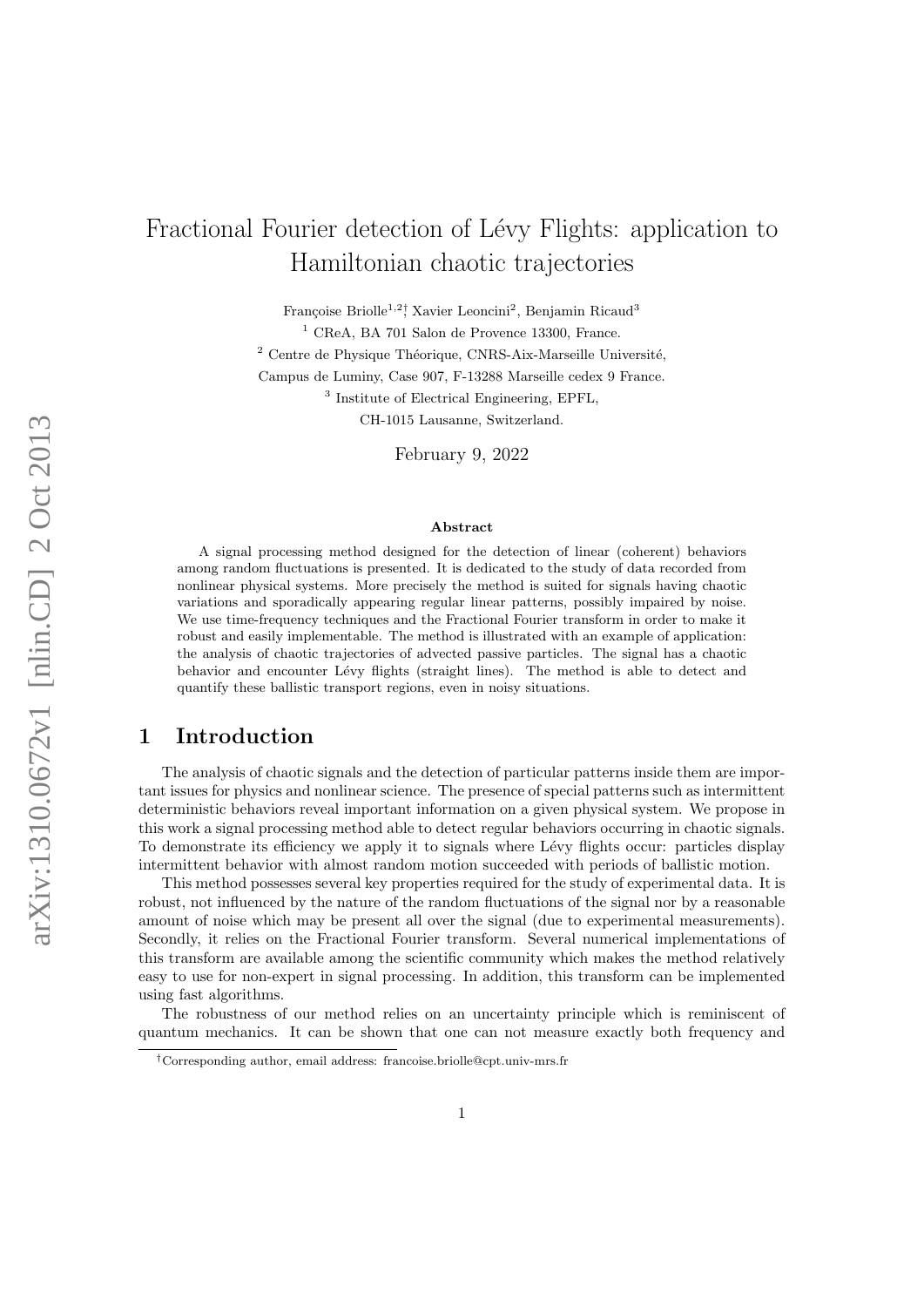time of a given signal. We use this latter relation to our advantage. Through an elementary transformation we turn random fluctuations of the signal amplitude into random fluctuations of the frequency of a new signal. When these frequencies are rapidly varying, case of random behavior or noise in the signal, the uncertainty principle makes it impossible to have precise information on these variations. In the meantime, coherent behavior is emphasized since it is less fluctuating. As a consequence it eases the detection process and makes it more robust.

This work follows the preliminary results presented in [\[7\]](#page-11-0) where the use of the uncertainty principle was first stated. We focus here on the signal processing method and integrate it into the more general framework of the Fractional Fourier transform.

In section [2](#page-1-0) the signal processing method is presented and in section [3,](#page-5-0) we present an illustration of the method with its application to simulated data from a physical phenomenon: advected particles composed of random motion and Lévy flights.

# <span id="page-1-0"></span>2 Signals and detection method

The technique presented here is dedicated to the analysis of signals being made of two ingredients:

- parts with random fluctuations, e.g. (fractional) Brownian motions, Gaussian or other types of noises.
- parts with a linear behavior with respect to the variable, often embedded with a reasonable amount of noise ("reasonable" will be made precise in the following).

This kind of intermittent signals is typically found in nonlinear physics experiments, for instance in fluid mechanics at the transitions between regular and chaotic/turbulent regimes. An illustration of such signal is shown on Fig. [1](#page-2-0) (left). Several regions can be distinguished: random fluctuation zones associated to a Brownian motion and some linear regions (of different length and slope) corresponding to a different behavior (Lévy flights). Note that the linear parts may contain small fluctuations. Our technique is able to detect these linear parts, even embedded in noise, and to measure their length and slope.

#### 2.1 First step: taking advantage of the uncertainty principle

In order to follow a rapidly varying signal the measurements must be precise both in the variable value and in the measured quantity depending on it. In some configurations, where the uncertainty principle holds, this is not possible. This principle prevents for example the precise evaluation of the frequency of an oscillating signal when this frequency is evolving with time (non-stationary signal). It is often a problem in physics but we propose here to use it to our benefit: we need to emphasize the low fluctuation components of our signals among the random variations. For that, we turn our signal into a time-frequency measurement problem.

The first step of our analysis is to interpret the signal s, a vector of  $\mathbb{R}^N$ , depending on the variable  $t \in [1, 2, \dots, N]$ , as the phase derivative (the fluctuation of the "frequency component") of a new signal  $S$  depending on time  $t$ . The oscillating signal  $S$  is made of an single non-stationary frequency component in the following way:

$$
S(t) = e^{i\varphi(t)},\tag{1}
$$

where  $\varphi$  is related to the signal s by:

$$
\varphi(t) = \sum_{\tau=1}^{t} s(\tau). \tag{2}
$$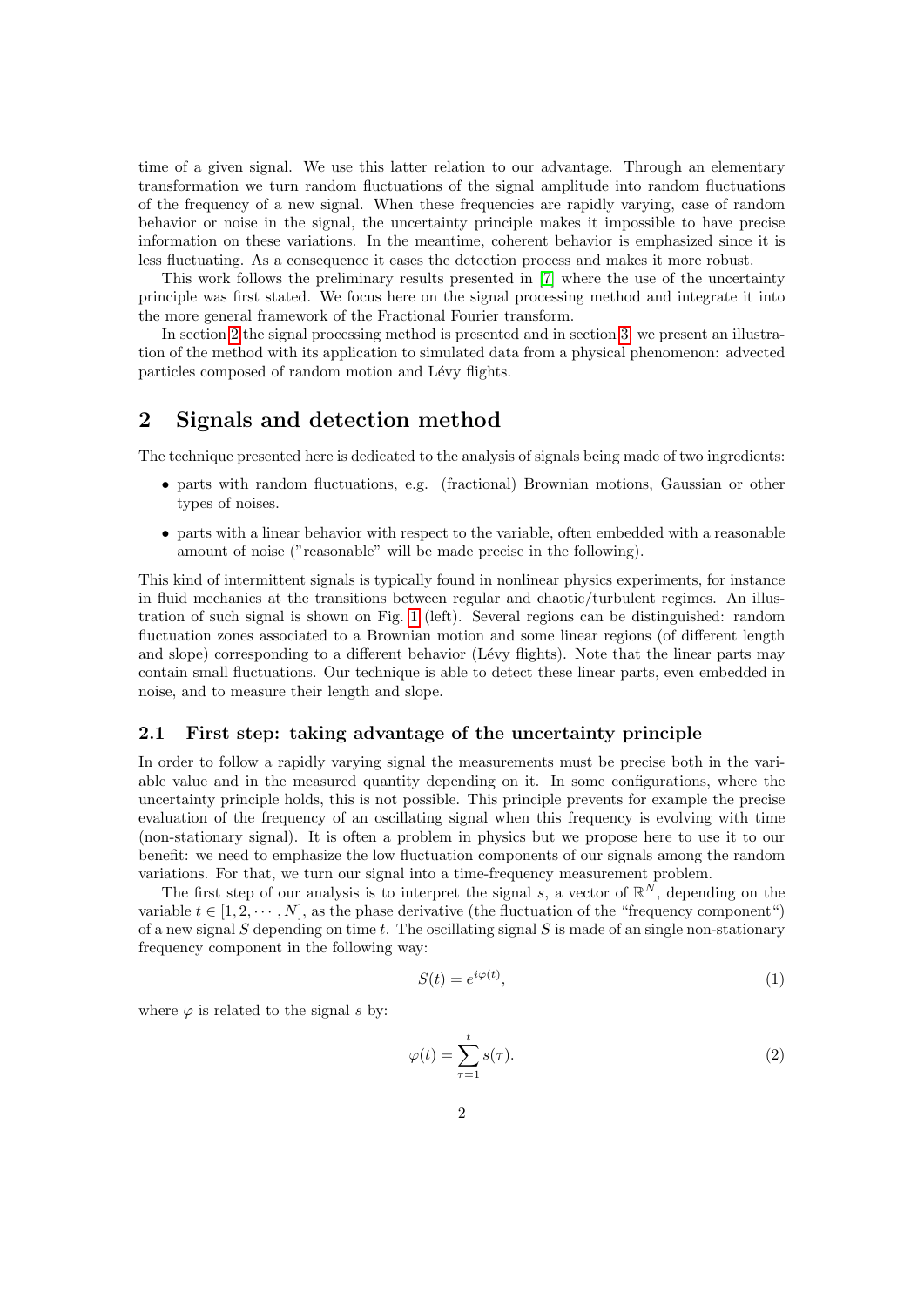In order to see the image of s through this transformation, we compute the short-time Fourier transform of S:

$$
\mathcal{V}_S(t,f) = \sum_{\tau=1}^N S(\tau) e^{2i\pi f \tau} g(\tau - t),
$$

with a Gaussian window  $g(\tau) = \exp(-\tau^2)$ . The modulus of this representation  $\mathcal{V}_S$  of the function S gives the spectrogram (see e.g.  $[1]$  for more details on time-frequency techniques). As an example, for s given on Fig. [1](#page-2-0) (right),  $|\mathcal{V}_S|$  is plotted on Fig. 1 (left). One can guess the signal



<span id="page-2-0"></span>Figure 1: Left: tracer trajectory  $s$  with fluctuating regions and linear regions (Lévy flights). Right: spectrogram of  $S$  (absolute value of the short-time Fourier transform of  $S$ ). Darker regions are associated to high values of  $|\mathcal{V}_S|$ .

s from  $V<sub>S</sub>$  but important differences can be seen. First the thin line of the graph of s is now a thick line in the time-frequency plane. Secondly, regions of high fluctuations appear blurred and diffuse. Indeed, the short-time Fourier transform can be seen as a convolution between the modulated signal  $S(\tau)e^{2i\pi f\tau}$  and a Gaussian window, which has a blurring action. As a consequence random behavior is blurred even more, spread over a neighborhood zone, whereas linear parts remain relatively sharp. We now turn to the method able to detect and quantify these time-frequency patterns.

## 2.2 Second step: the Fractional Fourier transform (FRTF) for linear frequency component detection

For the detection of linear behavior in chaotic signals, we need a method able to detect these straight line patterns. In a 2 dimensional image, one would use techniques such as the Hough transform. In our case, we need a similar tool retrieving straight lines which would appear when a time-frequency decomposition is done (such as the short-time Fourier transform, the Gabor transform, or the Wigner-Ville transform). The appropriate tool for this purpose is based on the Fractional Fourier transform. Let us first introduce it. There are two definitions in the discrete setting (where signals are sampled and of finite length) [\[5\]](#page-10-1), which are not equivalent. The first one involves Hermite functions and the second one relies on the discretization of the integral. We choose the second definition as it is computationally faster than the first one, since it can be done with a fast Fourier transform. The discrete Fractional Fourier transform  $\mathcal{F}_{\theta}f$  of a signal f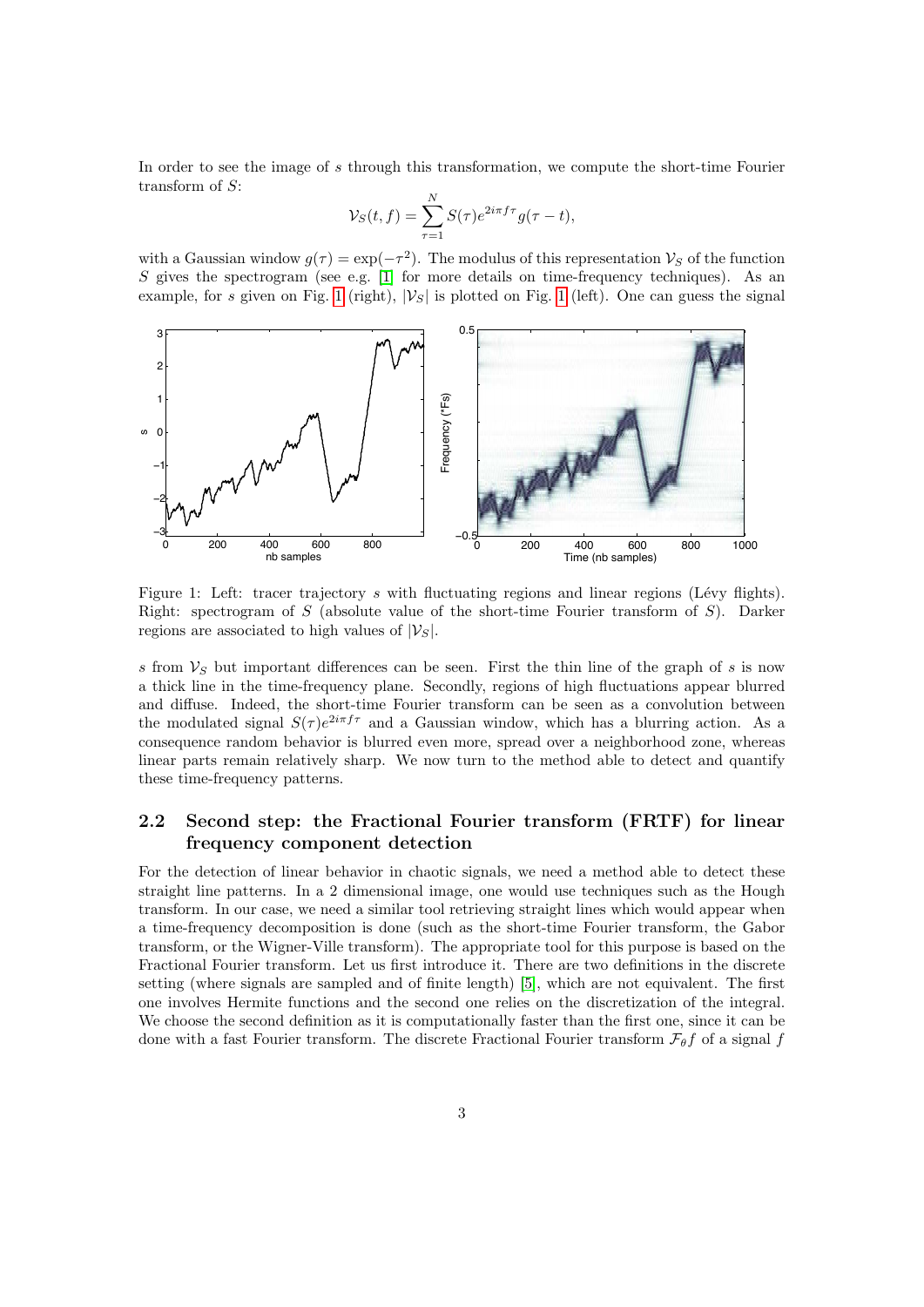of length N is defined as (see  $[5, 6]$  $[5, 6]$ ):

<span id="page-3-1"></span>
$$
\mathcal{F}_{\theta}f(\mu) = \frac{A_{\theta}}{\sqrt{N}}e^{i\pi(\mu^2/N\tan\theta)}\sum_{t=1}^{N}e^{i\left[(\pi/N\tan\theta)t^2 - (2\pi\mu/N\sin\theta)t\right]}f(t),\tag{3}
$$

where

$$
A_{\theta} = \sqrt{1 - \frac{i}{\tan \theta}} = \frac{e^{-i[\pi \text{sgn}(\theta)/4 - \theta/2]}}{\sqrt{|\sin \theta|}},
$$
(4)

The angle  $\theta$  parametrizes the transform such that: for  $\theta = 0$  we obtain the signal in time (no transform) and for  $\theta = \pi/2$  we obtain the standard Fourier transform of f. The variable  $\mu$  is the time for  $\theta = 0$ , the frequency for  $\theta = \pi/2$  and is a generalized variable for other values of the θ. Since  $t \in [1, N]$ ,  $μ = 2πn/N$  with  $n \in [1, N]$ . A connection can be made with the previous study [\[7\]](#page-11-0) in the following way. Up to a phase factor  $\exp(i\mu^2/2\tan\theta)$  and a normalization constant  $\sqrt{1-\frac{i}{\tan\theta}}$ , the FRFT is the projection of the signal f on a basis of chirp signals:

$$
\psi_{\theta,\mu}(t) = e^{i\left[(\pi/N \tan \theta)t^2 - (2\pi\mu/N \sin \theta)t\right]}.
$$

Notice that applying the FRFT is not strictly equivalent to the calculation done in [\[7\]](#page-11-0). The additional phase factor has no importance since only the magnitude of the transform is used to detect the presence of Lévy flights. However, the normalization factor  $A_{\theta}$  which depends on the angle is important when comparing projections at different angles. Hence the present version (which includes it) is more natural and accurate. Also, one has to change  $\mu$  into  $(-\mu)$ .

As pointed out in [\[7\]](#page-11-0) and discussed in [\[6\]](#page-10-2), numerical instabilities may arise when calculating the Fractional Fourier transform for small values of  $\theta$ . This correspond to the detection process of Lévy flights with steep slopes. To cope with this problem, the property  $\mathcal{F}_{\theta-\pi/2}\mathcal{F}_{\pi/2} = \mathcal{F}_{\theta}$  is used: for  $\theta \in [\pi/4, 3\pi/4]$  or  $\theta \in [-3\pi/4, -\pi/4]$  the FRFT is directly computed and for  $\theta \in [-\pi/4, \pi/4]$ a first Fourier transform is made followed by a FRFT of angle  $(\theta - \pi/2)$ . This preliminary Fourier transform is equivalent to making a 90 degrees rotation of the time-frequency plane. As a consequence, chirps (Lévy flights in the frequency-time plane) with large slope get rotated i.e. their slope coefficient gets inverted.

The FRFT is suited for the detection of chirp as  $|\mathcal{F}_{\theta}f|$  will increase whenever a chirp of slope  $1/N \tan \theta$  is present. Hence searching for linear patterns in the time-frequency plane is reduced to looking for peaks of the FRFT in the  $(\theta, \mu)$  space. Suppose a peak is present at  $(\theta_0, \mu_0)$ , then the slope s of the linear part can be deduced from  $\theta_0$ , its shift d from the frequency origin with  $\mu_0$  and its length l is proportional to  $|\mathcal{F}_{\theta_0} f(\mu_0)|$ :

<span id="page-3-0"></span>
$$
s = \frac{1}{N \tan \theta_0}, \qquad d = \frac{\mu_0}{N \sin \theta_0}, \qquad l = |\mathcal{F}_{\theta_0} f(\mu_0)| \sqrt{N |\tan \theta_0| + 1}.
$$
 (5)

The FRFT can be reversed and it is possible to detect a linear part with slope  $1/\tan \theta$  inside the signal then erase it in the  $(\theta, \mu)$  space and to re-synthesize the signal without this linear part by applying a FRFT of angle  $(-\theta)$ .

In order to detect the different slopes of the Lévy flights it is necessary to apply the FRFT for different  $\theta$  regularly spaced. The number of selected  $\theta$  is fixed by the user depending on how accurate he wants to be and is independent of the length of the signal  $N$ . The fast implementation of the FRFT is of complexity  $\mathcal{O}(N \log N)$ , hence the overall complexity is of the same order.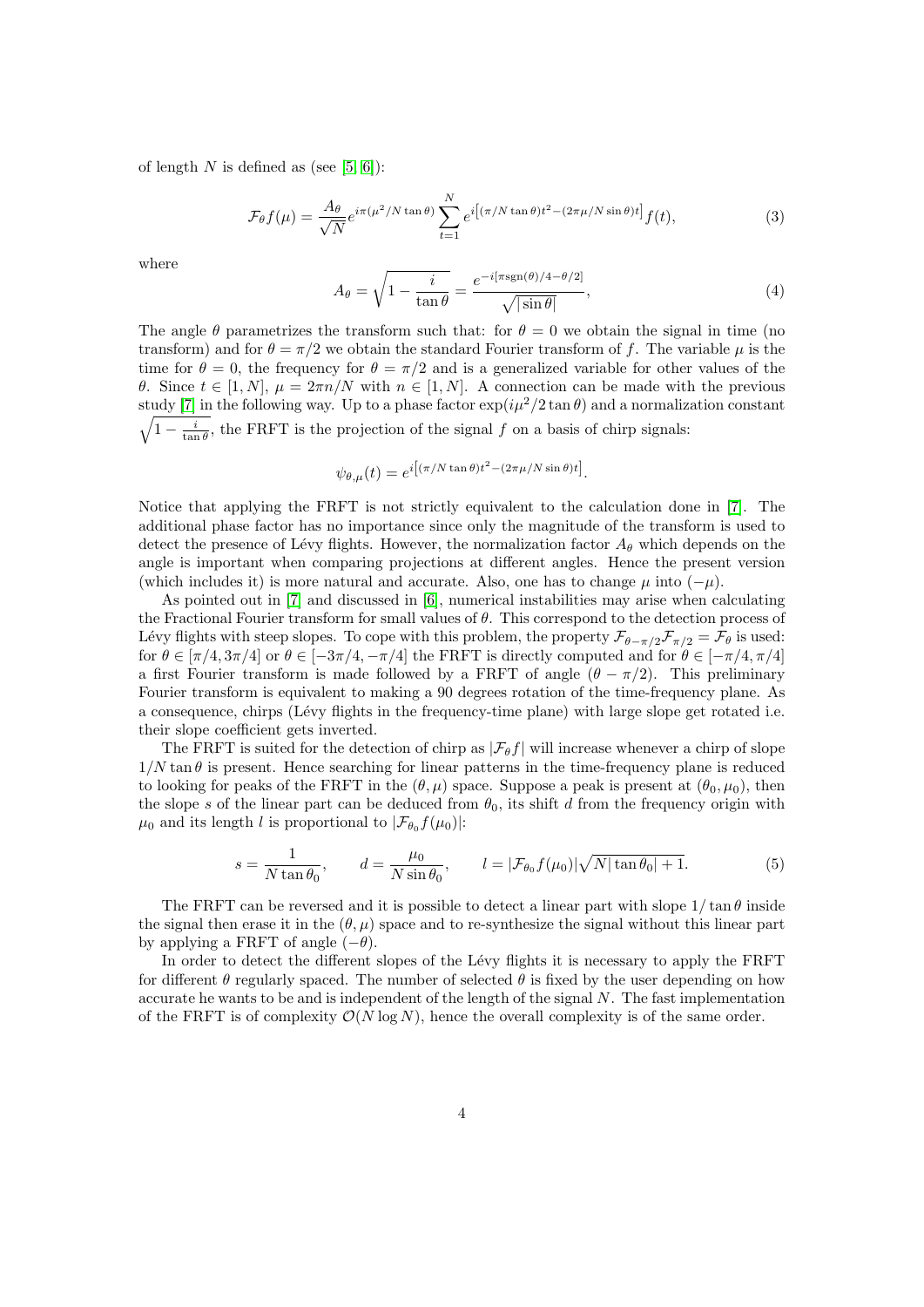#### <span id="page-4-1"></span>2.3 Third step: detection and characterization of Lévy flights

On the signal shown in Fig. [1,](#page-2-0) one can see several Lévy flights (left) which have been turned into linear chirps in the frequency-time plane (right). For a specific angle  $\theta_m$ , the Fractional Fourier transform will produce one sharp peak corresponding to the presence of a chirp. It is illustrated in Fig. [2](#page-4-0) (left), where  $|\mathcal{F}_{\theta_m}(\mu)|$  is plotted. For  $\mu_m \sim 830$ , the sharp peak  $|\mathcal{F}_{\theta_m}(\mu_m)|$ gives evidence that there is a Lévy flight with a particular slope and length given by the Eq.  $(5)$ . This search for maxima is the process that detects linear parts in the time-frequency plane.



<span id="page-4-0"></span>Figure 2: Left: for  $\theta_m$ , signal projections  $|C(\theta_m, \mu)|$ . Right : short-time Fourier transform of the signal  $S_1$ , partial reconstruction of S. The longest Lévy flight has been removed.

Since the Fractional Fourier transform is invertible, we can re-synthesize the signal back to the initial representation after setting the values of the transform in red region of Fig. [2](#page-4-0) (left) to zero. This result is illustrated on Fig. [2](#page-4-0) (right), which represents the short-time Fourier transform of the newly recreated signal  $S_1$ . The largest frequency slope of S has been completely removed, the rest remaining untouched. This shows that indeed the peaks in the FRFT correspond to Lévy flights.

In order to detect all the Lévy flights, a search of the peaks in the  $(\theta, \mu)$  plane has to be done. In [\[7\]](#page-11-0) the suggestion to use a matching pursuit has been proposed. This fits well with their approach i.e a projection of the signal on a set of vectors, the chirp signals. The same result may be obtained with the Fractional Fourier transform as it is unitary. We have to proceed as follows. Each time a peak as been detected, say at  $(\theta_m, \mu_m)$ ,  $\mathcal{F}_{\theta_m} s(\mu_m)$  is set to zero as well as a small neighborhood (user defined) around  $\mu_m$ . It is illustrated on Fig. [2](#page-4-0) where the red region is the selected neighborhood to be set to zero. Doing the inverse Fractional Fourier transform will lead to a signal containing all but the chirp component associated to the peak. This process is to be repeated for all peaks. Let  $\{M_i = (\theta_i, \mu_i)\}_i$  be the coordinates of the set of peaks in the FRFT domain, and let  $\Omega_i$  be a small neighborhood around each  $M_i$ . Denote by  $\mathcal{F}_{\theta_i} s|_{\mu_i=0}$ the transformed signal where  $\mu_i$  and its neighborhood have been set to zero. At iteration i, the suppression of the *i*th peak in  $s_i$  is given by:

$$
s_{i+1} = \mathcal{F}_{-\theta_i}(\mathcal{F}_{\theta_i} s|_{\mu_i=0}).\tag{6}
$$

The effect of this process is shown in Fig. [3](#page-5-1) (left), which represents the short-time Fourier transform of  $S_2$ . The two longest chirps have been erased from the signal, the rest has been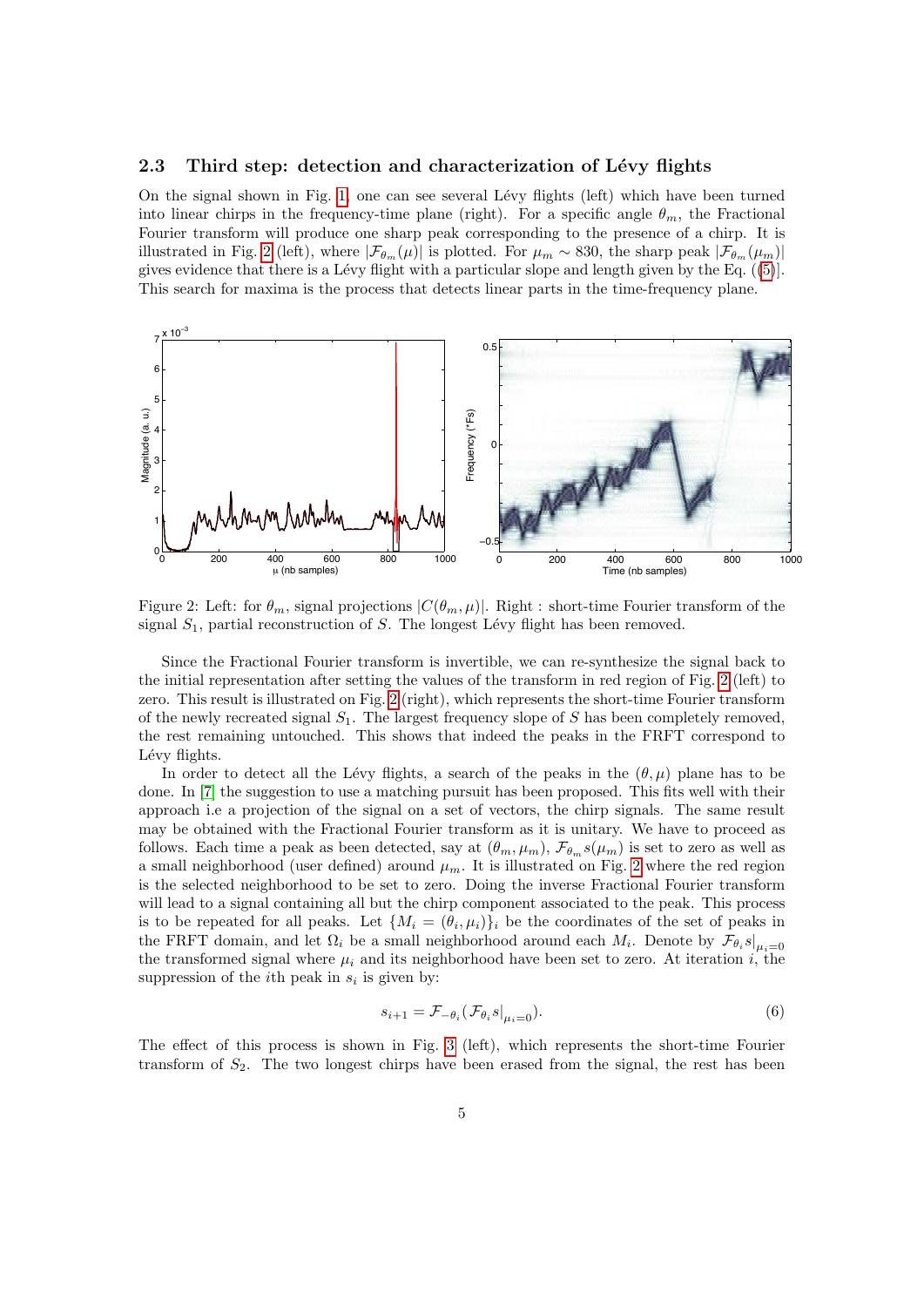

<span id="page-5-1"></span>Figure 3: Left: short-time Fourier transform of the signal  $S_2$  where two Lévy flights have been removed. Right : original signal  $s$  (black) and partial reconstruction  $s$ 2, without Lévy flights (red).

preserved. A reconstruction of the signal  $s_2$ , which is obtained by direct time derivative of the phase of  $S_2$ , is plotted on the right in Fig. [3.](#page-5-1) Remark that this method do not affect the random part of the signal, only the Lévy flight parts are removed. We then could use the remaining random part to perform other analysis.

## 2.4 Robustness to noise

In experimental conditions, measurements are always impaired by noise coming from various sources. Hence a method dedicated to the analysis of experimental data must still perform its detection despite a relatively high level of noise. We show here that even with an additional Gaussian noise, our method is still efficient.

The signal to noise ratio (SNR), is defined as:

$$
SNR = 10. \log_{10} \frac{P_s}{P_n} = 10. \log_{10} \frac{\sum s_i^2}{\sum n_i^2},
$$

where  $n$  is the noise. We have added a Gaussian noise with different levels of amplitude to our signal. The method manages to characterize and extract the two main Lévy flights for signal to noise ratios down to 17 dB. Fig. [4](#page-6-0) shows an example of noisy signal (left) and the resulting signal S after the extraction of the two longest linear behaviors (right).

We shall now apply our method to a specific example as a proof of concept. Namely we shall consider data originating from chaotic advection. Before doing so we shall briefly present the phenomenon and the physical context.

# <span id="page-5-0"></span>3 Stickiness and Lévy flights in chaotic advection

In this section we briefly discuss the phenomenon of stickiness that occurs in low-dimensional Hamiltonian systems. Stickiness occurs in the vicinity of some islands of regular motion, inducing memory effects and Lévy flights. In order to be more explicit we shall consider a specific example where this occurs, namely the phenomenon of chaotic advection of passive tracers. In order to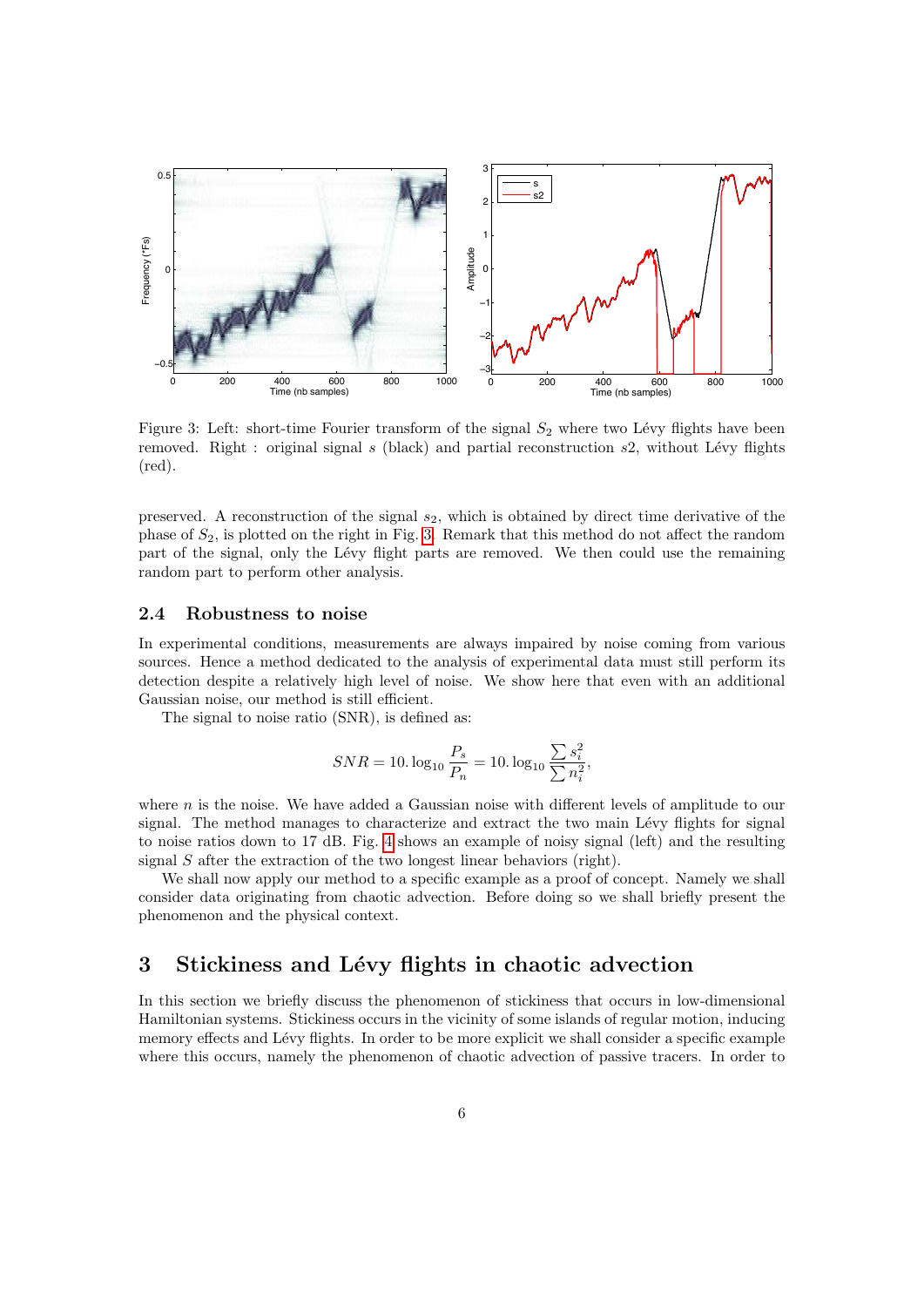

<span id="page-6-0"></span>Figure 4: Left: tracer trajectory s with Gaussian noise (SNR ∼ 17 dB). Right: short-time Fourier transform of the signal  $S_2$  where two largest Lévy flights have been detected and removed.

generate a specific flow we shall consider the one generated by three vortices (see for instance [\[32\]](#page-12-0)).

### 3.1 Definitions

For chaotic advection we consider a flow  $\mathbf{v}(\mathbf{r}, t)$  of an incompressible fluid ( $\nabla \cdot \mathbf{v} = 0$ ). The notion of a passive particle corresponds to an idealized particle which presence in the fluid has no impact on the flow. This is usually not true, but if the particle is small enough this can be a good approximation. The particle is then just transported by the fluid and its motion is given by the equation:

<span id="page-6-1"></span>
$$
\dot{\mathbf{r}} = \mathbf{v}(\mathbf{r}, t) \,,\tag{7}
$$

where  $\mathbf{r} = (x, y, z)$  corresponds to the passive particle position, and the to a time derivative.

For a two-dimensional flow, Eq. [\(7\)](#page-6-1) corresponds actually to Hamiltonian equation of motion. Since the flow is incompressible, we can define a stream function which resumes to a scalar field, meaning that  $\mathbf{v} = \nabla \wedge (\Psi \mathbf{z})$ , where z is the unit vector perpendicular to the considered two dimensional flow. The equations governing the motion of a passive tracer Eq. [\(7\)](#page-6-1) become

$$
\dot{x} = \frac{\partial \Psi}{\partial y}, \qquad \dot{y} = -\frac{\partial \Psi}{\partial x}, \qquad (8)
$$

where the space coordinates  $(x, y)$  correspond to the canonical conjugate variables of the Hamiltonian Ψ.

When  $\Psi$  is time independent, the system is integrable, and particles follow stream lines. When the stream function  $\Psi$  becomes time-dependent, we end up with a Hamiltonian system with  $1 - \frac{1}{2}$  degrees of freedom. These systems generically exhibit Hamiltonian chaos. This phenomenon was dubbed chaotic advection [\[21,](#page-11-1) [22,](#page-11-2) [23\]](#page-11-3). As a consequence chaotic advection can enhance drastically the mixing properties of the flow, in the sense that mixing induced by chaotic motion is much more rapid than the one occurring naturally through molecular diffusion. This is even more important when the flow is laminar [\[24,](#page-11-4) [25,](#page-11-5) [26\]](#page-11-6). When dealing with mixing in microfluid experiments and devices chaotic advection becomes crucial. Indeed since the Reynolds number are usually small, chaotic mixing becomes, de facto, an efficient way to mix. There are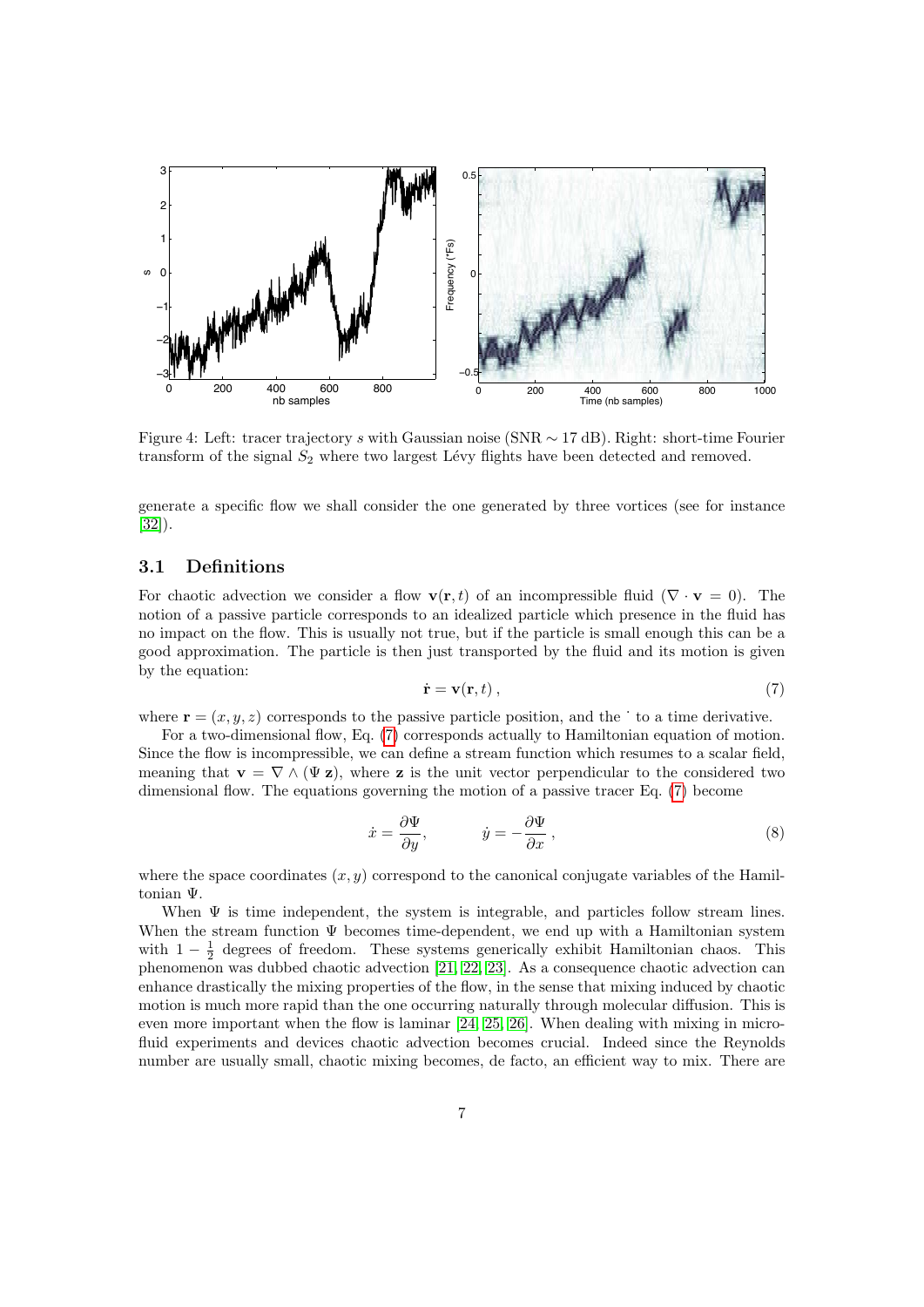also numerous domains of physics, displaying chaotic advection-like phenomena, for instance in geophysical flows or magnetized fusion plasmas [\[11,](#page-11-7) [12,](#page-11-8) [13,](#page-11-9) [14,](#page-11-10) [15,](#page-11-11) [16,](#page-11-12) [17,](#page-11-13) [18,](#page-11-14) [19\]](#page-11-15).

In order to test the Lévy detection protocol we established, we will consider data originating from passive particles which have been advected by a two-dimensional flow generated by three point vortices. We shall thus briefly recall the notion of a point vortex.

### 3.2 Point vortex systems

As mentioned before moving on to advection, let us discuss briefly the flow generated by point vortices. For this purpose we start with the equation governing the vorticity of a perfect twodimensional incompressible flow (the Euler equation):

<span id="page-7-0"></span>
$$
\frac{\partial \Omega}{\partial t} + \{\Omega, \Psi\} = 0 \,, \ \Omega = -\nabla^2 \Psi \,, \tag{9}
$$

where  $\{\cdot,\cdot\}$  corresponds to the Poisson brackets. To get the point vortex dynamics we consider a vorticity field given by a superposition of Dirac functions:

$$
\Omega(\mathbf{r},t) = \sum_{i=1}^{N} \Gamma_i \delta(\mathbf{r} - \mathbf{r}_i(t)), \qquad (10)
$$

where,  $\Gamma_i$  designates the strength (vorticity) of a point vortex located in the two-dimensional plane on the point  $\mathbf{r}_i(t)$ . One then finds that this singular distribution becomes an exact solution (in the weak sense) of the equation  $(9)$  when the the N point vortices have a prescribed motion[\[27\]](#page-11-16). To be more specific the dynamics has to reflect the one originating from N-body Hamiltonian dynamics. And when considering no boundary condition, meaning allowing the flow to live on the infinite plane, the Hamiltonian becomes

<span id="page-7-1"></span>
$$
H = \frac{1}{2\pi} \sum_{i > j} \Gamma_i \Gamma_j \ln |\mathbf{r}_i - \mathbf{r}_j| \,,\tag{11}
$$

where the the canonically conjugate variables of the Hamiltonian are  $\Gamma_i y_i$  and  $x_i$ , and are thus strongly related to the actual vortex position  $\mathbf{r}_i(t)$  in the plane.

When actually computing the equation of motion originating from the Hamiltonian [\(11\)](#page-7-1), (and this how they actually make sense and were computed) we can notice that each vortex is moving according to the velocity generated by the other vortices but himself. Having the evolution of the positions of the point vortices we have as well access to the stream function (the Hamiltonian governing passive tracers)

$$
\Psi(\mathbf{r},t) = -\frac{1}{2\pi} \sum_{i=1}^{N} \Gamma_i \ln |\mathbf{r} - \mathbf{r}_i(t)|.
$$
\n(12)

Finally we would like to point out that the Hamiltonian of the vortices [\(11\)](#page-7-1) is invariant by translation and by rotation. as a consequence of these symmetries and the associated conserved quantities, the motion of point vortices becomes chaotic when  $N > 3$  [\[28,](#page-11-17) [29\]](#page-12-1).

So in order to address chaotic advection, we would like to consider a regular (laminar) timedependent flow and we therefore settled for a flow generated by three vortices. The motion of three point vortices even though integrable shows a larges variety of behaviors, quasi-periodic and aperiodic flows are both possible, However in order to address transport properties, we are interested in the asymptotic (large times) behavior; in order to achieve this we considered a quasi-periodic motion vortices. Work related to transport for the case of three identical vortices can be found in [\[30,](#page-12-2) [31\]](#page-12-3) and the work with vortices with different signs from which the data analyzed in this paper was considered, is reported in [\[32\]](#page-12-0).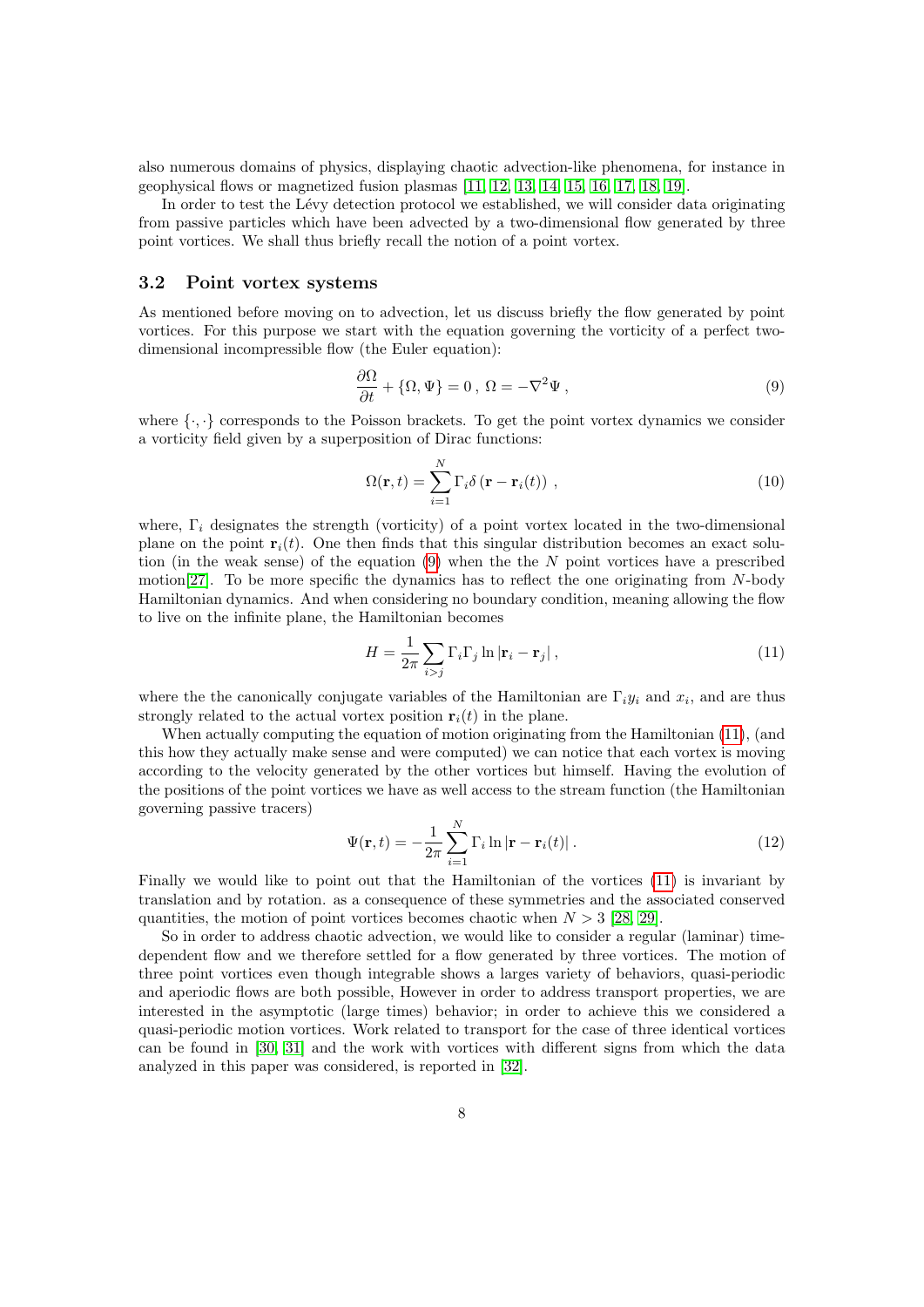

<span id="page-8-0"></span>Figure 5: Left: Poincaré section of the tracer trajectories in the flow generated by three point vortices. Right: localization of regions contributing to different types of flights (see [\[32\]](#page-12-0) for details).

#### 3.3 Anomalous transport and Stickiness

We have discussed chaotic mixing in a flow generated by three point vortices. In these systems, transport can be anomalous. To be more precise, the type of transport is defined by the value of the characteristic exponent of the evolution of the second moment.

In summary, transport is said to be anomalous if it is not diffusive in the sense that  $\langle X^2 - \rangle$  $\langle X \rangle^2 \rangle \sim t^{\mu}$ , with  $\mu \neq 1$ :

- 1. If  $\mu < 1$  transport is anomalous and we have sub-diffusion.
- 2. If  $\mu = 1$  transport is Gaussian and we have diffusion.
- 3. If  $\mu > 1$  transport is anomalous and we have super-diffusion.

When considering system of three point vortices, as the one depicted in Fig. [5,](#page-8-0) one notices that the chaotic sea is finite. Since the chaotic region is bounded, inferring anomalous properties is not easy when considering the particle's position, it is easier to work instead with length of trajectories and measure the the dispersion among different trajectories associated to this quantity

$$
s_i(t) = \int_0^t |v_i(\tau)| d\tau , \qquad (13)
$$

where  $v_i(\tau)$  is the speed of particle i at time  $\tau$ . Then to characterize and study transport we compute the moments

$$
M_q(t) \equiv \langle |s(t) - \langle s(t) \rangle|^q \rangle \,, \tag{14}
$$

where  $\langle \ldots \rangle$  corresponds to ensemble averaging over different trajectories. In order to characterize the transport properties we compute the evolution of the different moments, from which we extract a characteristic exponent,

$$
M_q(t) \sim t^{\mu(q)}\,. \tag{15}
$$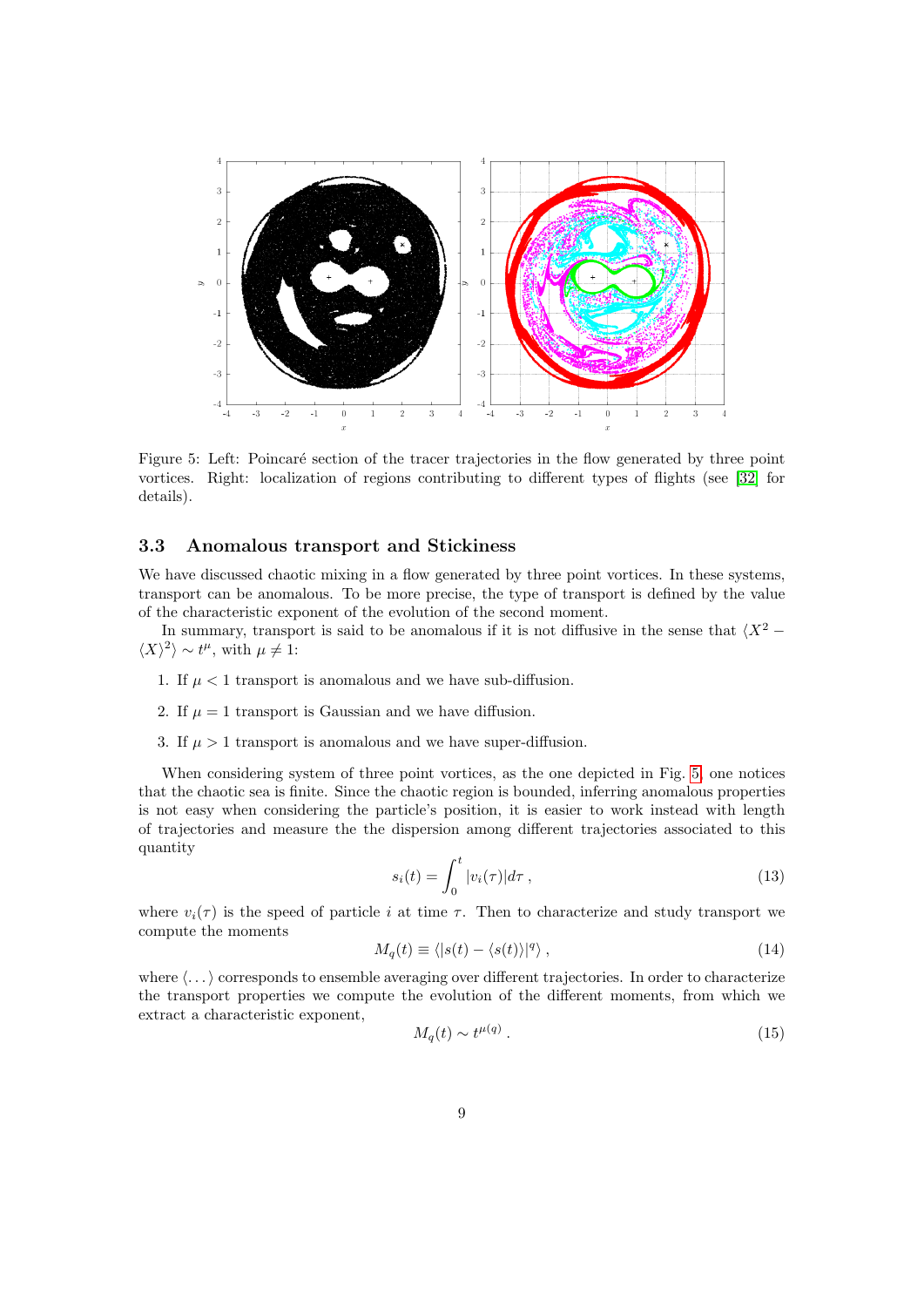Transport properties are found to be super-diffusive and multi-fractal [\[32\]](#page-12-0), and this is the results of the memory effects engendered by stickiness: in the vicinity of an island, trajectories can stay for for arbitrary large times mimicking the regular trajectories nearby, these islands act then as pseudo-traps. This stickiness generates a slow decay of correlations (memory effects), which results in anomalous super-diffusive transport.

To illustrate the phenomenon the Poincaré section of passive tracers motion and the sticking regions are represented in Fig. [5,](#page-8-0) (see [\[32\]](#page-12-0) for details). Once a trajectory sticks around an island, its length grows almost linearly with time, with an average speed around the island generically different from the average speed over the chaotic sea. This implies the presence of of Lévy flights in the data corresponding to trajectories lengths. In Fig. [5,](#page-8-0) four sticking regions have been identified, these regions are naturally expected to give rise to four different typical average speeds, one therefore expect to identify four different types of Lévy flights in the advected data.

## 3.4 Multiple signal analysis: blind characterization of Lévy flights in the advected data

We now consider blindly data obtained from the advection of 250 tracers in the point vector flow described in the previous subsection. That is to say, we analyze with our method 250 signals dislaying similar properties as the one presented in section [2.](#page-1-0) We set up a threshold on the modulus of the projection coefficients  $((3))$  $((3))$  $((3))$ , in order to select only the most relevant Lévy flights. Similar transport data was was analyzed in [\[32\]](#page-12-0), with traditional tools and found to be anomalous and super diffusive. As mentionned, the starting point of the anomaly was traced back to a multi fractal nature of transport linked to stickiness on four different regular regions. One would thus expect four different type of Lévy flights in the data (see Fig. [5\)](#page-8-0).

In the present case, the method described in part [2](#page-1-0) has been applied to the data set. Our goal is to detect the multi-fractal nature of the transport resulting from the sticky islands, which would serve as a proof of concept and pave the way to apply the method to numerical and experimental data. The results are presented in Fig. [6.](#page-9-0)



<span id="page-9-0"></span>Figure 6: Left: duration of the Lévy flights as a function of the velocity. Right: the velocity of the main Lévy flight is plotted for each trajectory.

For each trajectory, Lévy flights have been detected and characterized by their length in time,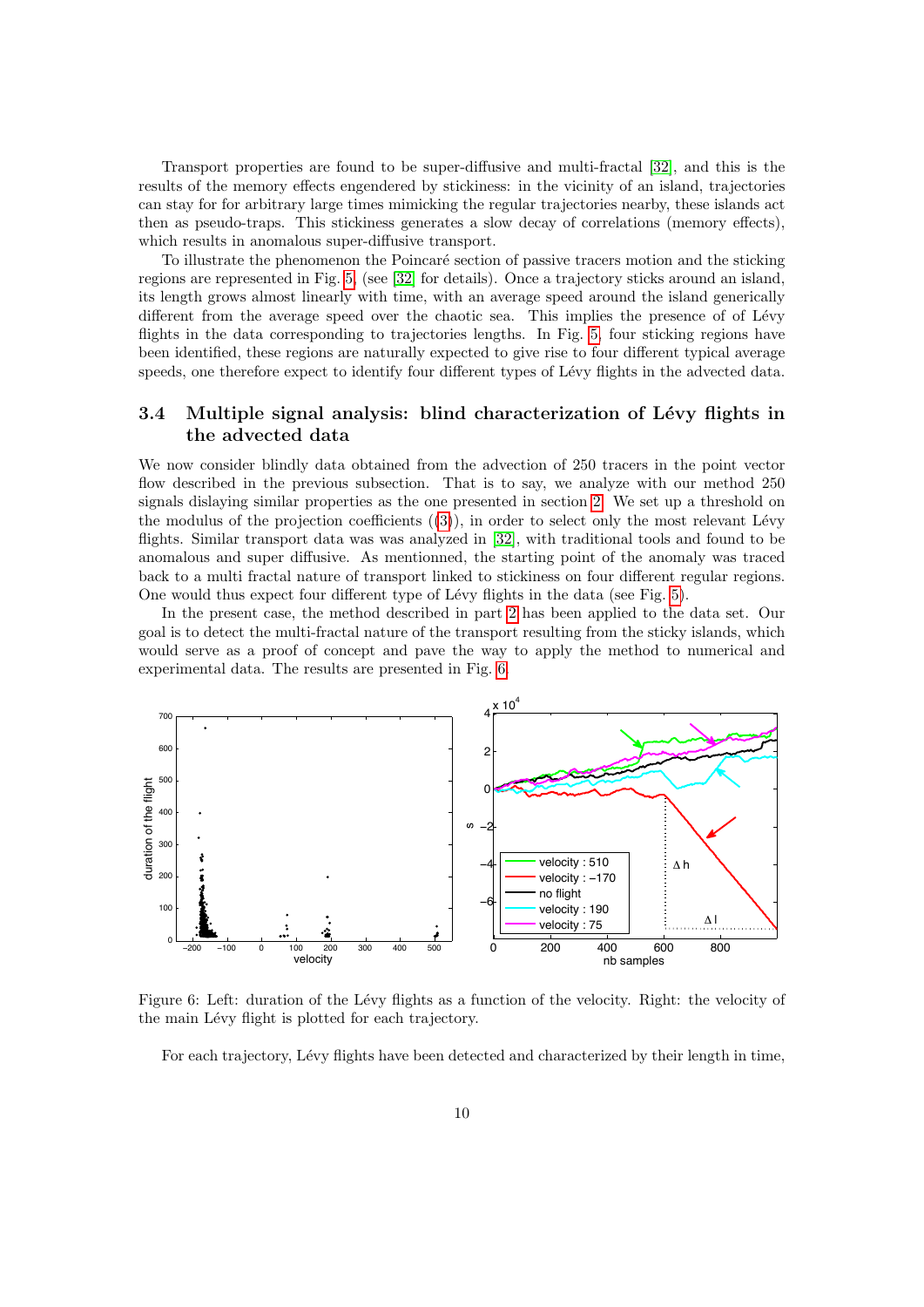$\Delta l$ , and velocity,  $\Delta h/\Delta l = s$ . The process describe in detail in part [2.3,](#page-4-1) will give, for each flight, its slope (related to the velocity) and length.

The Fig. [6](#page-9-0) (left) is an illustration of the duration of the flights as a function of the velocity: four different values have been estimated ( $\sim -170$ ,  $\sim 75$ ,  $\sim 190$  and  $\sim 510$ ), which means that there are four different types of Lévy flights, as anticipated. We mention as well that for some trajectories no Lévy flights have been detected. A few few typical trajectories with Lévy flights have been plotted on Fig. [6](#page-9-0) (right). The color coding corresponds to the one already used in Fig. [5,](#page-8-0) so that each specific detected flight can be easlily associated to its originating sticky region. The agreement with the results found in [\[32\]](#page-12-0), confirm that our method is successful, and is thus ready to be applied to various numerical and experimental data.

# 4 Conclusions

The first part of the signal processing technique makes use of the uncertainty principle. This has a "dilution effect" on the rapidly varying chaotic parts of the signal while coherent patterns are only slightly affected. This part is critical for the robustness of the detection. Numerical simulations shows that our technique is indeed extremely robust.

The second part of the signal processing technique belongs to the framework of sparsity based analyses. We present a transformation (namely the Fractional Fourier transform) which gives a sparse representation of the data of interest: Lévy flights become sharp peaks in the FRFT representation. The key point is that we know the pattern we want to detect and choose the transformation in consequence.

The door is open to further extension and generalization of our method. Suppose one knows a priori the patterns to detect which may not be linear but curved or of some other slowly varying shape (slowly varying with respect to the chaotic fluctuations). A different representation than the FRFT should be used based on the shape information. One may use a basis or a set of vectors different from the set of linear chirps. Possible alternatives may be found in e.g. [\[8,](#page-11-18) [9\]](#page-11-19) where what they call "tomograms" are bases of bended chirps and other more general time-frequency forms, associated to one or more parameters (equivalent of  $\theta$  in the FRFT case). One may also think of Gabor frames made of chirped windows[\[10\]](#page-11-20). Once the representation in which the relevant information is sparse has been found, the peak detection process remains the same.

# References

- <span id="page-10-0"></span>[1] Flandrin, P. (1993), Temps-Fréquence, Hermès.
- [2] Almeida, L. B. (1994), The Fractional Fourier transform and time-frequency representations, IEEE Trans. Sig. Processing 42 (11), 3084-3091
- [3] Clairet, F., Ricaud, B., Briolle, F., Heuraux, S., Bottereau, C.(2011), New signal processing technique for density profile reconstruction using reflectometry, Rev. Sci. Instrum. 82, 8.
- [4] Mallat, S., Zhang, Z. (1993), Matching pursuits with time-frequency dictionnaries. IEEE Trans. Sig. Processing, 41(12), 3397-415.
- <span id="page-10-1"></span>[5] Ozaktas, H. M., Zalevsky, Z., Alper Kutay, M. (2001), The Fractional Fourier Transform with Applications in optics and Singal Processing, John Wiley and Sons Ltd.
- <span id="page-10-2"></span>[6] Ozaktas, H. M., Alper Kutay, M., Bozdagi, G.(1996) , Digital computation of the Fractional Fourier transform, IEEE Trans. Sig. Proc., 44, 9.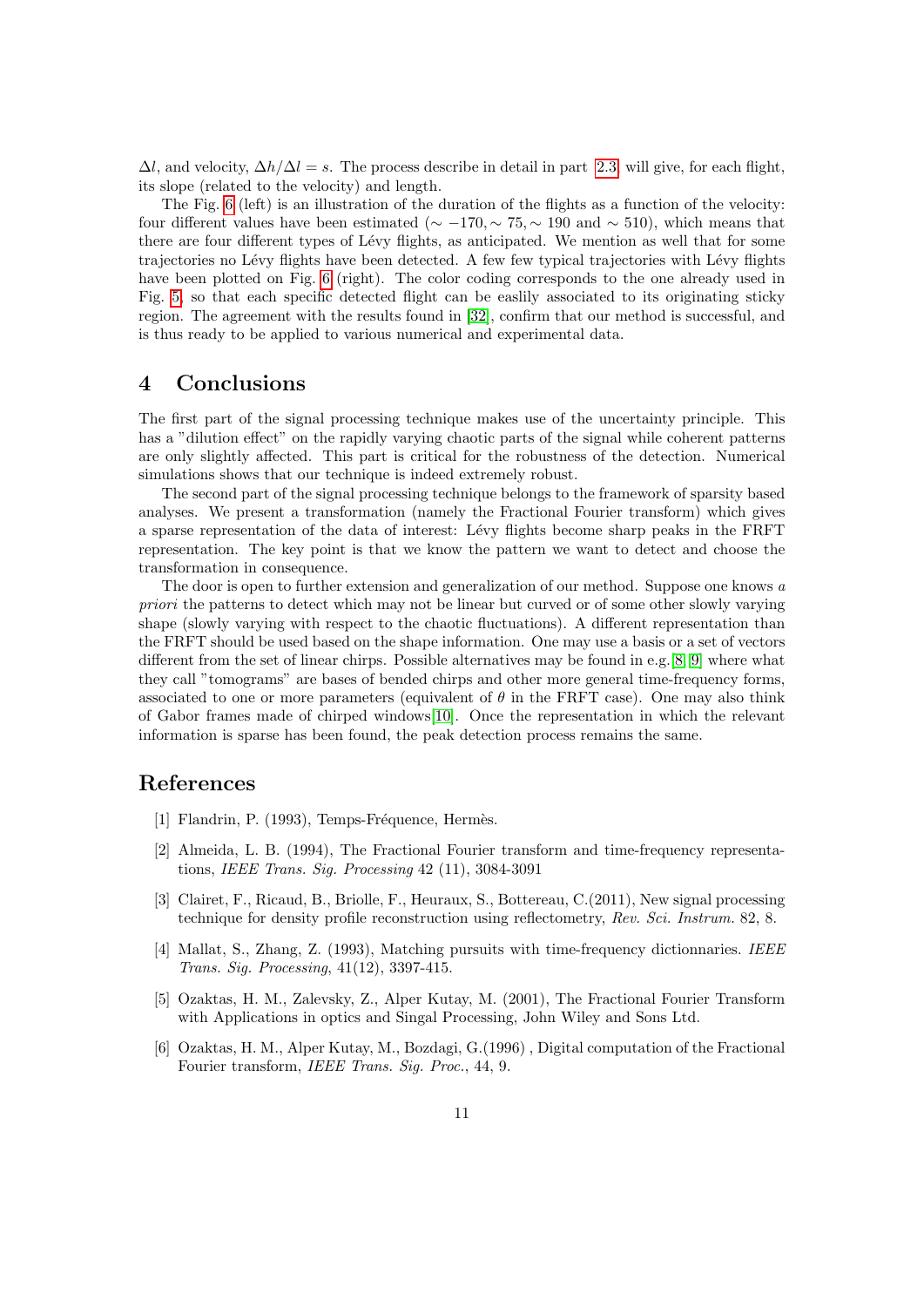- <span id="page-11-0"></span>[7] Ricaud, B., Briolle, F., Leoncini, X. (2012), A signal processing method: detection of Lévy flights in chaotic trajectories, IEEE 4th International Conference on Nonlinear Science and Complexity.
- <span id="page-11-18"></span>[8] Man'ko, M. A., Man'ko, V. I., Vilela Mendes, R. (2001), Tomograms and other transforms: A unified view, J. Phys. A: Math. Gen., 34, pp. 8321-8332.
- <span id="page-11-19"></span>[9] Briolle, F., Man'ko, V. I., Ricaud, B, Vilela Mendes, R. (2012), Noncommutative tomography: A tool for data analysis and signal processing, J. Russian Laser Res., 33 (2), pp. 103-121.
- <span id="page-11-20"></span>[10] Baraniuk, R. G, Jones, D. L. (1993), Shear madness: new orthonormal bases and frames using chirp functions, IEEE Trans. Sig. Proc., 41, 12, pp. 3543-3549.
- <span id="page-11-7"></span>[11] Brown, M., Smith, K. (1991), Phys. Fluids 3, 1186.
- <span id="page-11-8"></span>[12] Behringer, R. P., Meyers, S., Swinney, H. L. (1991),Phys. Fluids A 3, 1243.
- <span id="page-11-9"></span>[13] Chernikov, A. A., Petrovichev, B. A., Rogal'sky, A. V., Sagdeev R. Z., Zaslavsky, G. M. (1990), Phys. Lett. A 144, 127.
- <span id="page-11-10"></span>[14] Dupont, F., McLachlan, R. I., Zeitlin, V. (1998), Phys. Fluids 10, 3185.
- <span id="page-11-11"></span>[15] Crisanti, A., Falcioni, M., Provenzale, A., Tanga, P., Vulpiani, A. (1992), Phys. Fluids A 4, 1805.
- <span id="page-11-12"></span>[16] Carreras, B. A., Lynch, V. E., Garcia, L., Edelman, M., Zaslavsky, G. M. (2003), Chaos 13, 1175.
- <span id="page-11-13"></span>[17] Annibaldi, S. V., Manfredi, G., Dendy, R. O., Drury, L. O. (2000) Plasma Phys. Control. Fusion 42, L13.
- <span id="page-11-14"></span>[18] del Castillo-Negrete, D., Carreras, B. A., Lynch, V. E. (2004), Phys. Plasmas 11, 3854.
- <span id="page-11-15"></span>[19] Leoncini, X, Agullo, O, Benkadda S., Zaslavsky, G. M. (2005), Phys. Rev. E 72, p. 026218.
- [20] Briolle, F., Lima, R., Man'ko, V.I., Vilela Mendes, R. (2009), Meas. Sci. Technol. 20, 10.
- <span id="page-11-1"></span>[21] Aref, H. (1984), *J. Fluid Mech.* **143**, 1.
- <span id="page-11-2"></span>[22] Aref, H. (1990) Phil. Trans. R. Soc. London A 333, 273.
- <span id="page-11-3"></span>[23] Ottino, J. M. (1990), Ann. Rev. Fluid Mech. 22, 207.
- <span id="page-11-4"></span>[24] Ottino, J. M. (1989), The Kinematics of mixing: streching, chaos, and transport (Cambridge U.P., Cambridge).
- <span id="page-11-5"></span>[25] Zaslavsky, G. M., Sagdeev, R. Z., Usikov, D. A., Chernikov, A. A. (1991), Weak Chaos and Quasiregular Patterns (Cambridge Univ. Press,, Cambridge).
- <span id="page-11-6"></span>[26] Crisanti, A., Falcioni, M., Paladin, G., Vulpiani, A (1991), Riv. Nuovo Cimento 14, 1.
- <span id="page-11-16"></span>[27] Marchioro, C., Pulvirenti, M. (1994), Mathematical theory of uncompressible nonviscous fluids, Applied mathematical science, Vol. 96 (Springer-Verlag, New York).
- <span id="page-11-17"></span>[28] Novikov, E. A., Sedov, Y. B. (1978), Sov. Phys. JETP 48, 440.